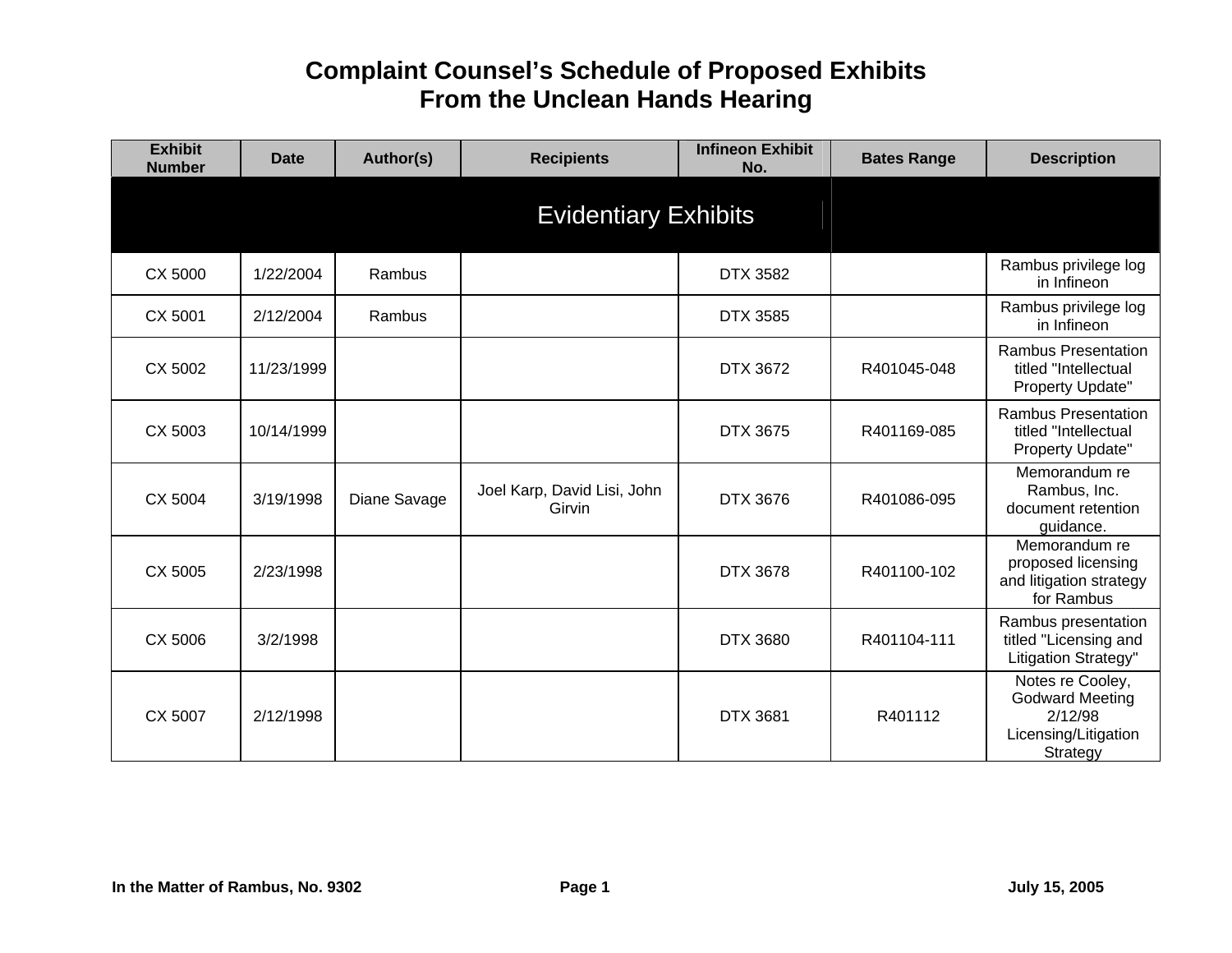| <b>Exhibit</b><br><b>Number</b> | Date                      | Author(s)         | <b>Recipients</b>                                                                               | <b>Infineon Exhibit</b><br>No. | <b>Bates Range</b> | <b>Description</b>                                                                             |
|---------------------------------|---------------------------|-------------------|-------------------------------------------------------------------------------------------------|--------------------------------|--------------------|------------------------------------------------------------------------------------------------|
| CX 5008                         | 3/25/1998                 | Cooley<br>Godward | Joel Karp                                                                                       | <b>DTX 3682</b>                | R401113-115        | Bill for legal services<br>rendered through<br>2/28/98                                         |
| CX 5009                         | 4/27/1998                 | Diane Savage      | Joel Karp, David Lisi, John<br>Girvin                                                           | DTX 3683                       | R401116-125        | Memorandum re<br>Rambus, Inc.<br>document retention<br>guidance.                               |
| CX 5010                         | 7/22/1998                 |                   |                                                                                                 | <b>DTX 3686</b>                | R401136-152        | Presentation<br>"Document Retention<br>at Rambus"                                              |
| CX 5011                         | Oct-98                    |                   |                                                                                                 | <b>DTX 3687</b>                | R401153-158        | <b>Rambus Presentation</b><br>"Strategy Update<br>10/98"                                       |
| CX 5012                         | <b>Jun-99</b>             |                   |                                                                                                 | <b>DTX 3689</b>                | R401160-194        | Rambus presentations<br>and other materials                                                    |
| CX 5013                         | on or after<br>11/30/1998 | Joel Karp         | Geoff Tate, David Mooring,<br>Alan Roberts, Supodh<br>Toprani, Frank Fox, Gary<br>Harmon, "edl" | <b>DTX 3691</b>                | R401208-220        | Email covering<br>memorandum titled<br>"Patent Enforcement<br>1999 Nuclear Winter<br>Scenario" |
| CX 5014                         |                           |                   |                                                                                                 | DTX 3692                       | R401221-223        | Outlines titled "IP<br>Q3'98 Goals (Final)"                                                    |
| CX 5015                         |                           |                   |                                                                                                 | <b>DTX 3694</b>                | R401225            | Outline titled "IP Top<br>Level Goals Q2 98<br>Final"                                          |
| CX 5016                         |                           |                   |                                                                                                 | <b>DTX 3695</b>                | R401226            | Outline titled "IP Q3'98<br>Goals (First Cut)"                                                 |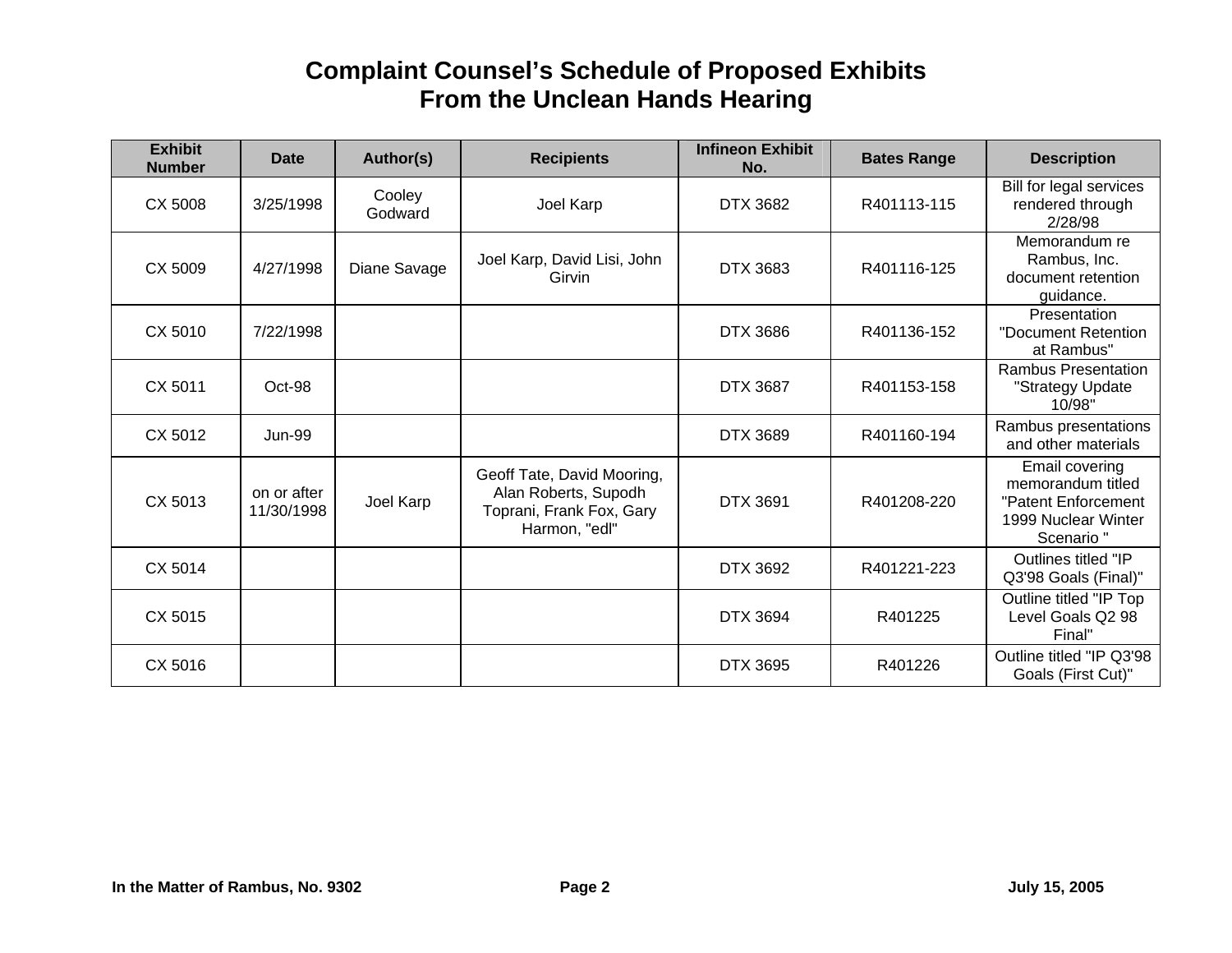| <b>Exhibit</b><br><b>Number</b> | <b>Date</b> | Author(s)             | <b>Recipients</b>                                                                                                                      | <b>Infineon Exhibit</b><br>No. | <b>Bates Range</b> | <b>Description</b>                                                                                                                                                                                    |
|---------------------------------|-------------|-----------------------|----------------------------------------------------------------------------------------------------------------------------------------|--------------------------------|--------------------|-------------------------------------------------------------------------------------------------------------------------------------------------------------------------------------------------------|
| CX 5017                         |             |                       |                                                                                                                                        | DTX 3696                       | R401227-232        | Outline titled "IP Q3'98<br>Goals (First Cut),"<br><b>Outline Titled "IP Top</b><br>Level Goals Q2 98<br>Final," and<br>presentations by<br>Diepenbrock re Q3'98,<br>Q2'98 and Q1'98 "Key<br>Results" |
| CX 5018                         | 5/14/1998   | Joel karp             | exec@Rambus.com,<br>bdmarket@Rambus.com,<br>engmgrs@Rambus.com,<br>adiepenb@Rambus.com,<br>jlau@Rambus.com,<br>daniel_johnson@fwpa.com | <b>DTX 3697</b>                | R401234            | Email re Backup<br>Strategy/Document<br><b>Retention Policy</b>                                                                                                                                       |
| CX 5019                         | Sep-99      |                       |                                                                                                                                        | DTX 3698                       | R401235-239        | Presentation<br>"Question: Is There<br>Life After Intel?"                                                                                                                                             |
| CX 5020                         | 7/17/2000   | <b>Neil Steinberg</b> | exec                                                                                                                                   | DTX 3700                       | R401241-242        | Email re Reminder of<br><b>Document Destruction</b><br><b>Policy Re: Contracts</b>                                                                                                                    |
| CX 5021                         | 3/20/1998   | Diane Savage          | Joel Karp, David Lisi, John<br>Girvin                                                                                                  | <b>DTX 3702</b>                | R401254-268        | Memorandum re<br>Rambus, Inc.<br><b>Document Retention</b><br>Policy Guidance.                                                                                                                        |
| CX 5022                         | Various     | <b>Lester Vincent</b> | File                                                                                                                                   | DTX 3710                       | R401298-300        | Notes re meetings<br>mostly with Joel Karp<br>in Spring 1999                                                                                                                                          |
| CX 5023                         | 10/14/1998  |                       |                                                                                                                                        | DTX 3712                       | R401307-314        | Out of order Rambus<br>presentation "IP<br>Update 10/14/98"                                                                                                                                           |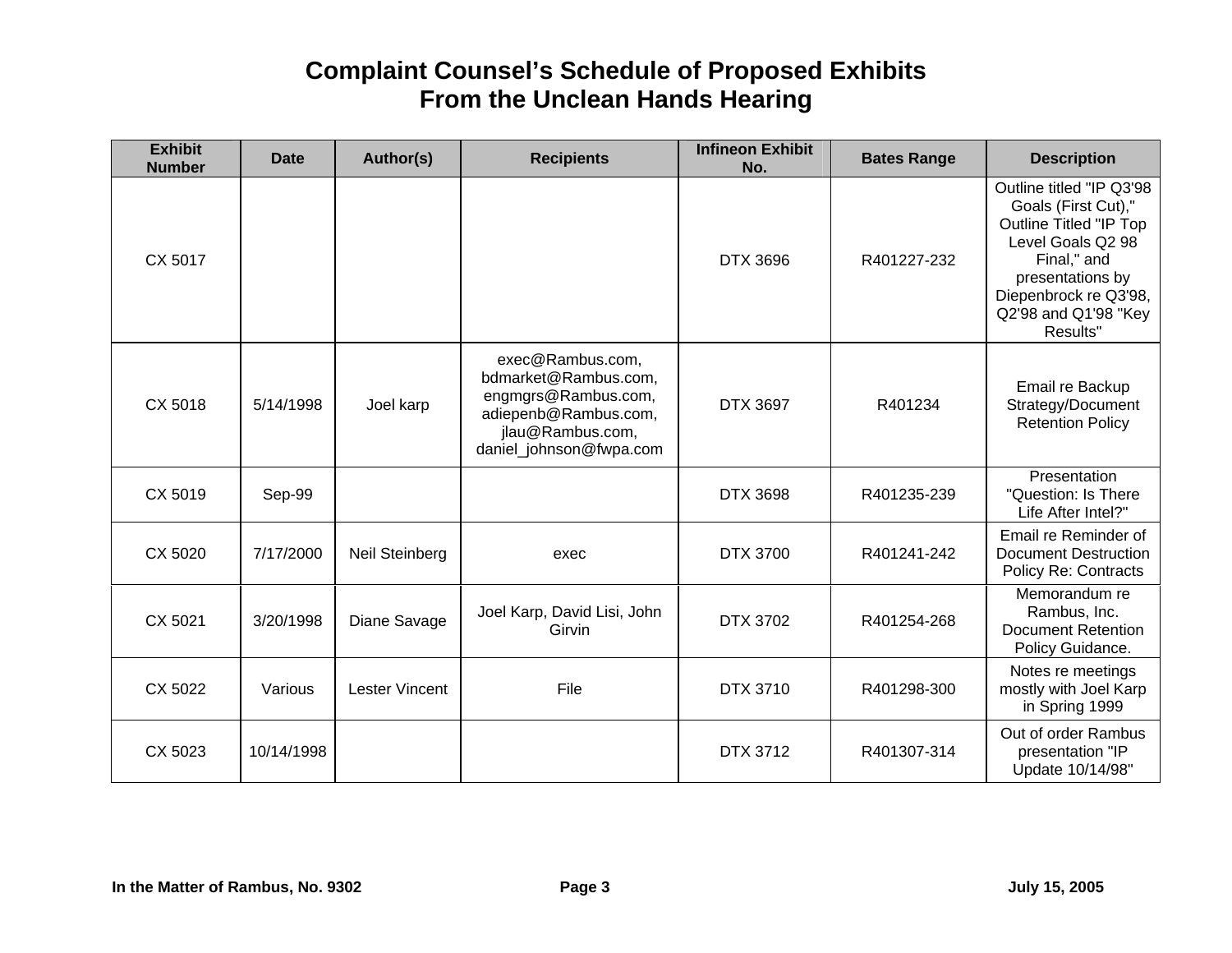| <b>Exhibit</b><br><b>Number</b> | <b>Date</b> | Author(s)             | <b>Recipients</b>                                                          | <b>Infineon Exhibit</b><br>No. | <b>Bates Range</b> | <b>Description</b>                                                                                                     |
|---------------------------------|-------------|-----------------------|----------------------------------------------------------------------------|--------------------------------|--------------------|------------------------------------------------------------------------------------------------------------------------|
| CX 5024                         | 3/29/1999   |                       |                                                                            | DTX 3713                       | R401315            | Outline titled "IP Q2'99<br>Goals - Final"                                                                             |
| CX 5025                         | 7/1/1999    |                       |                                                                            | <b>DTX 3714</b>                | R401316-317        | Outline titled "IP Q3'99<br>Goals - Final"                                                                             |
| CX 5026                         | 7/1/1999    |                       |                                                                            | <b>DTX 3715</b>                | R401318-319        | Outline titled "IP Q3'99<br>Goals - Final"                                                                             |
| CX 5027                         | 7/1/1999    |                       |                                                                            | DTX 3716                       | R401320-321        | Outline titled "IP Q3'99<br>Goals - Final"                                                                             |
| CX 5028                         | 7/1/1999    |                       |                                                                            | <b>DTX 3717</b>                | R401322-323        | Outline titled "IP Q3'99<br>Goals - Final"                                                                             |
| CX 5029                         | 7/1/1999    |                       |                                                                            | DTX 3718                       | R401324-325        | Outline titled "IP Q3'99<br>Goals - Final"                                                                             |
| CX 5030                         | 9/3/1998    | <b>Ed Larsen</b>      | staff                                                                      | <b>DTX 3727</b>                | R401338            | Email re "SHRED<br>DAY IS HERE"                                                                                        |
| CX 5031                         | 1/12/2001   | Neil Steinberg        | exec, cshemwell, panderson,<br>jmoniz, Bob Neylan, Michiko<br><b>Sites</b> | DTX 3729                       | R401340            | Email re confidentiality<br>of 1992 Rambus<br><b>Business Plan and</b><br>need for new<br>document retention<br>policy |
| CX 5032                         | Various     |                       |                                                                            | DTX 3731                       | R401342-418        | Purchase Orders,<br>Invoices and<br>Certificates of<br>Destruction re Sure<br>Shred                                    |
| CX 5033                         | Apr-99      | <b>Lester Vincent</b> | file                                                                       | <b>DTX 3737</b>                | R401427            | Notes re meeting with<br>Joel Karp                                                                                     |
| CX 5034                         | 8/25/1999   | <b>Geoff Tate</b>     | staff                                                                      | <b>DTX 3759</b>                | R401526            | Email re 1999<br>shredder party                                                                                        |
| CX 5035                         | 7/7/2000    | <b>Lester Vincent</b> | <b>Charlie Shemwell</b>                                                    | <b>DTX 3780</b>                | <b>BSTZ 00001</b>  | Email re electronic<br>copies of pending<br>applications                                                               |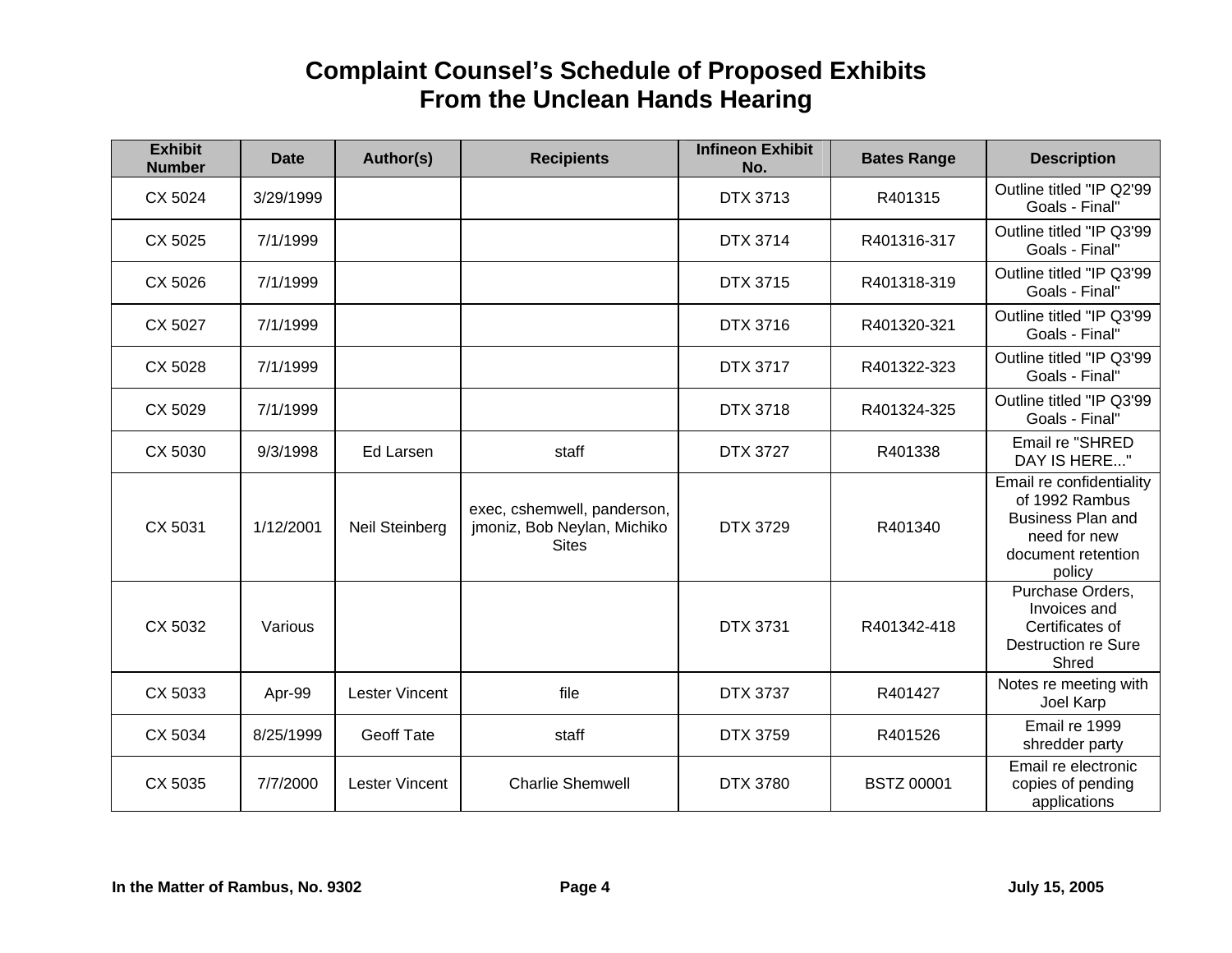| <b>Exhibit</b><br><b>Number</b> | <b>Date</b> | Author(s)                                     | <b>Recipients</b>                                                                                                                                                                                                                 | <b>Infineon Exhibit</b><br>No. | <b>Bates Range</b> | <b>Description</b>                                                                     |
|---------------------------------|-------------|-----------------------------------------------|-----------------------------------------------------------------------------------------------------------------------------------------------------------------------------------------------------------------------------------|--------------------------------|--------------------|----------------------------------------------------------------------------------------|
| CX 5036                         | 4/13/2001   |                                               |                                                                                                                                                                                                                                   | <b>DTX 3784</b>                | BSTZ 00009-18      | Rambus (073305)<br><b>Issued Patent File</b><br>Clean-up                               |
| CX 5037                         | 8/1/2000    | <b>Blakely</b><br>Sokoloff Taylor<br>& Zafman | Rambus                                                                                                                                                                                                                            | <b>DTX 3787</b>                | BSTZ 00041-55      | Bill for legal services<br>rendered through<br>6/2000                                  |
| CX 5038                         | 1/31/2000   | Lester Vincent                                | Neil Steinberg                                                                                                                                                                                                                    | <b>DTX 3792</b>                | BSTZ 00062-63      | Letter re files                                                                        |
| CX 5039                         | 1/28/2000   | <b>Lester Vincent</b>                         | File                                                                                                                                                                                                                              | <b>DTX 3798</b>                | <b>BSTZ 00077</b>  | Notes re files                                                                         |
| CX 5040                         | 1/20/2000   | <b>Lester Vincent</b>                         |                                                                                                                                                                                                                                   | <b>DTX 3801</b>                | <b>BSTZ 00080</b>  | Notes re<br>teleconference with<br><b>Neil Steinberg</b><br>discussing Hitachi<br>case |
| CX 5041                         | 10/18/2000  | <b>Lester Vincent</b>                         | Neil Steinberg                                                                                                                                                                                                                    | DTX 3832                       | BSTZ 00151-00153   | FedEx of documents<br>found in Vincent's<br>Chronological files                        |
| CX 5042                         | 3/19/1998   | Sharon Boen                                   | Joel Karp, Diane Savage                                                                                                                                                                                                           | DTX 3863                       | CG0001             | Email re document<br>retention with<br>attached document                               |
| CX 5043                         | 10/5/2000   | Neil Steinberg                                | dmonohan@graycary.com,<br>jallcock@graycary.com,<br>arogers@graycary.com,<br>scunningham@gcwf.com,<br>jguaragna@graycary.com,<br>cbencivengo@graycary.com,<br>gonzalezc@howrey.com,<br>lavellej@howrey.com,<br>culybab@howrey.com | <b>DTX 3877</b>                | <b>HSW 00027</b>   | Email forwarding crisp<br>email with attached<br><b>JEDEC</b> notes                    |
| CX 5044                         | 1/16/2001   | Neil Steinberg                                | David Monahan                                                                                                                                                                                                                     | <b>DTX 3981</b>                | GCWF02243-314      | Bill for professional<br>services through<br>December 31, 2000.                        |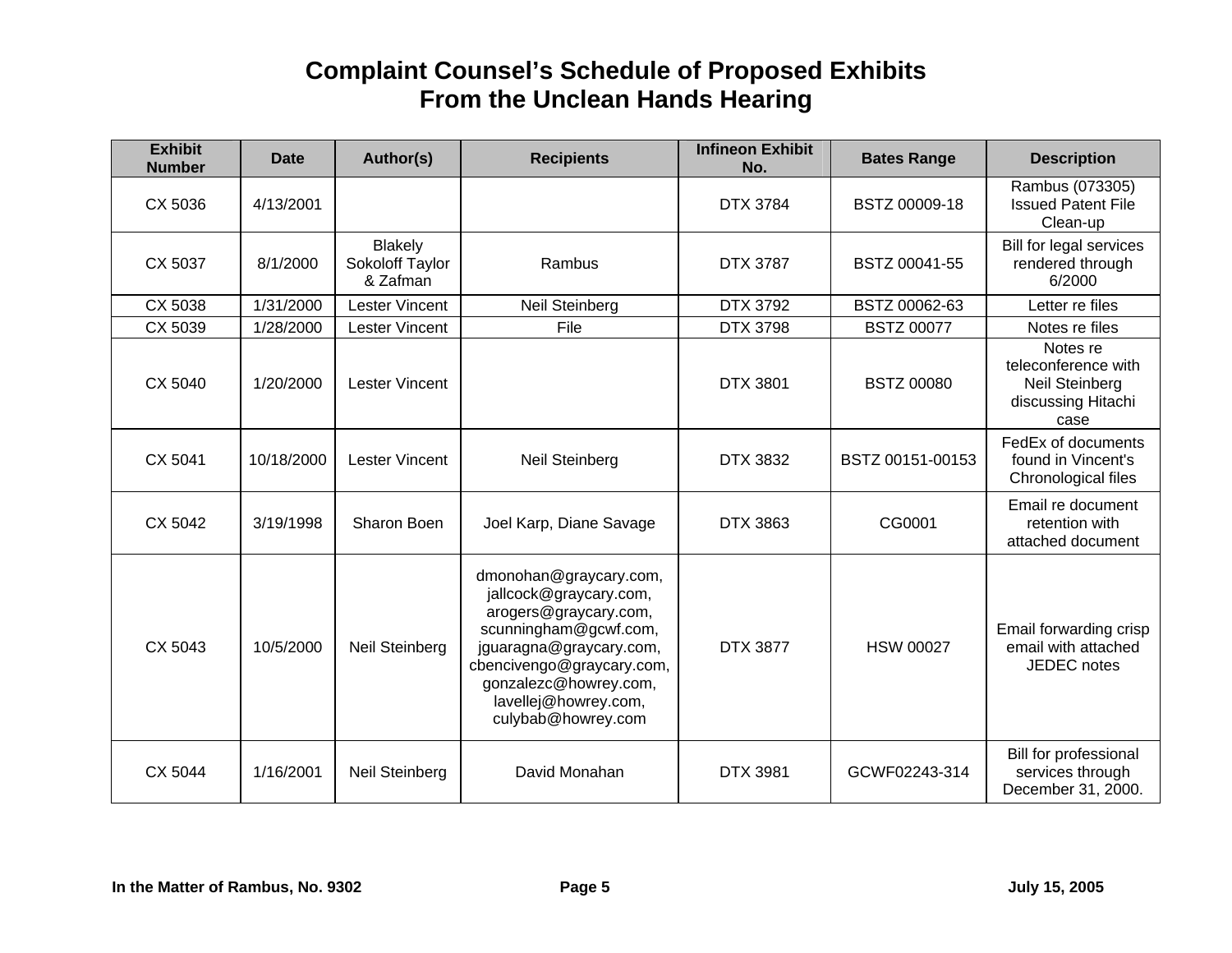| <b>Exhibit</b><br><b>Number</b> | <b>Date</b> | Author(s)          | <b>Recipients</b> | <b>Infineon Exhibit</b><br>No. | <b>Bates Range</b> | <b>Description</b>                                                                                                                              |
|---------------------------------|-------------|--------------------|-------------------|--------------------------------|--------------------|-------------------------------------------------------------------------------------------------------------------------------------------------|
| CX 5045                         | 6/27/1999   |                    |                   | DTX 4067                       | RF0584307-308      | IP Q3'99 Goals -- First<br>Cut                                                                                                                  |
| CX 5046                         | 8/25/1999   | Melinda<br>Kaufman | staff             | <b>DTX 4068</b>                | R400785            | Email re 1999<br>shredder party                                                                                                                 |
| CX 5047                         | Various     |                    |                   | <b>DTX 4069</b>                | R400786-839        | Invoices, receipts,<br>checks, certificates of<br>destruction and other<br>correspondence<br>between Rambus and<br>ShureShred                   |
| CX 5048                         | Various     |                    |                   | DTX 4071                       | RF0627714-731      | SSD Q499 Goals Rev<br>3                                                                                                                         |
| CX 5049                         | 8/10/1998   |                    |                   | <b>DTX 4203</b>                | R400814-816        | Fax of records re<br>1998 shred day                                                                                                             |
| CX 5050                         | 9/16/1998   | ProShred           | Rambus            | DTX 4206                       | R400812-813        | Records re 1998<br>shred day                                                                                                                    |
| CX 5051                         | 9/17/1998   | Rambus             | Proshred          | <b>DTX 4208</b>                | R400810            | Records re 1998<br>shred day                                                                                                                    |
| CX 5052                         | 8/26/1999   | ProShred           | Rambus            | DTX 4214                       | R400819-820        | Records re 1999<br>shred day                                                                                                                    |
| CX 5053                         | 12/28/2000  | SureShred          | Rambus            | <b>DTX 4217</b>                | R400787-789        | Records re 2000<br>shred day                                                                                                                    |
| CX 5054                         | 3/2/1998    |                    |                   | <b>DTX 4450</b>                | Johnson00153-160   | Rambus Worldwide<br><b>Strategic Patent</b><br>Licensing Program<br>and Rambus<br>presentation titled<br>"Licensing and<br>Litigation Strategy" |
| CX 5055                         | 1/6/1998    | Joel Karp          |                   | <b>DTX 5366</b>                | RH364484           | Email re seeking<br>sample DDR chips                                                                                                            |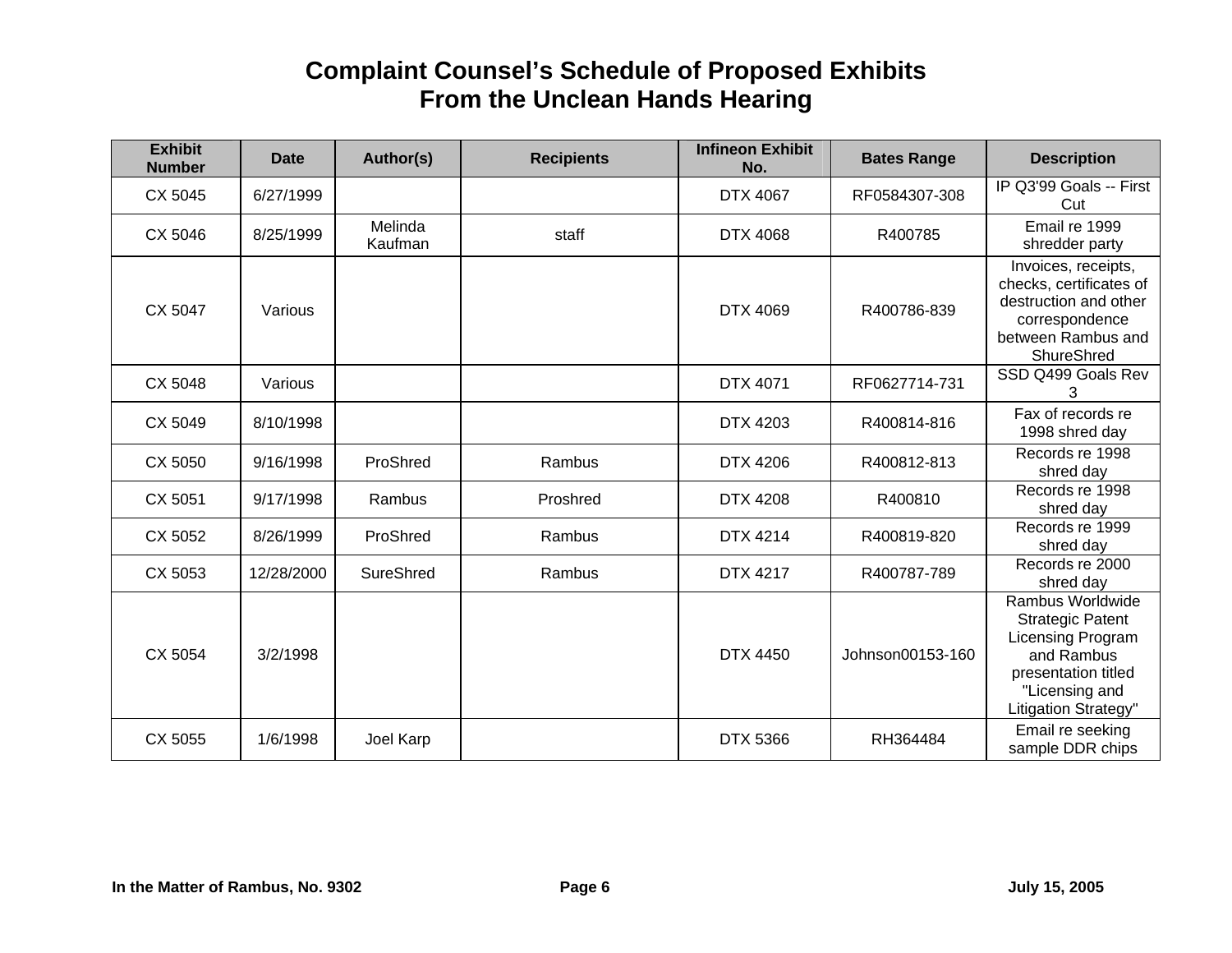| <b>Exhibit</b><br><b>Number</b> | <b>Date</b> | Author(s)           | <b>Recipients</b>               | <b>Infineon Exhibit</b><br>No. | <b>Bates Range</b>                       | <b>Description</b>                                                                           |
|---------------------------------|-------------|---------------------|---------------------------------|--------------------------------|------------------------------------------|----------------------------------------------------------------------------------------------|
| CX 5056                         | 4/13/2001   |                     |                                 | <b>DTX 5376</b>                |                                          | Rambus (073305)<br><b>Issued Patent File</b><br>Clean-up                                     |
| CX 5057                         | 8/14/1998   | Rambus              |                                 | <b>DTX 5477</b>                | R 28146-149                              | <b>Minutes of Rambus</b><br><b>Board of Directors</b><br>meeting                             |
| CX 5058                         | Dec-95      | James C.<br>Otteson | Dave M., Tony D., Richard<br>C. | DTX 6024                       | RF0476721-724                            | Article titled "Patent<br><b>Rights and Industry</b><br><b>Standards</b><br>Associations"    |
| CX 5059                         | 10/5/XX     |                     |                                 | <b>DTX 8004</b>                | GCWF03455-465                            | <b>Privileged Document</b><br>No S103 -- Cast List<br><b>Richard Crisp</b>                   |
| CX 5060                         | 2/1/2000    |                     |                                 | <b>DTX 8012</b>                | GCWF03483-485                            | <b>Privileged Document</b><br>No S111 -- Cast List<br><b>AHR Interview Lester</b><br>Vincent |
| CX 5061                         | 2/23/2000   |                     |                                 | <b>DTX 8014</b>                | GCWF03506-508                            | <b>Privileged Document</b><br>No S275 Notes of<br>Interview of Richard<br>Crisp              |
| CX 5062                         | 10/25/2000  |                     |                                 | DTX 8015                       | GCWF03413-423                            | Privileged Document<br>No 537 -- Billy Garrett<br>Interview                                  |
| CX 5063                         | 10/26/2000  |                     |                                 | DTX 8016                       | GCWF03402-412                            | <b>Privileged Document</b><br>No 536 -- Notes from<br><b>Mooring Prep</b>                    |
| CX 5064                         | 11/8/2000   |                     |                                 | <b>DTX 8018</b>                | GCWF3439-3446<br>(Missing 3440-<br>3441) | <b>Privileged Document</b><br>No 543 -- Interview<br>Apparently with Tony<br>Deipenbrock     |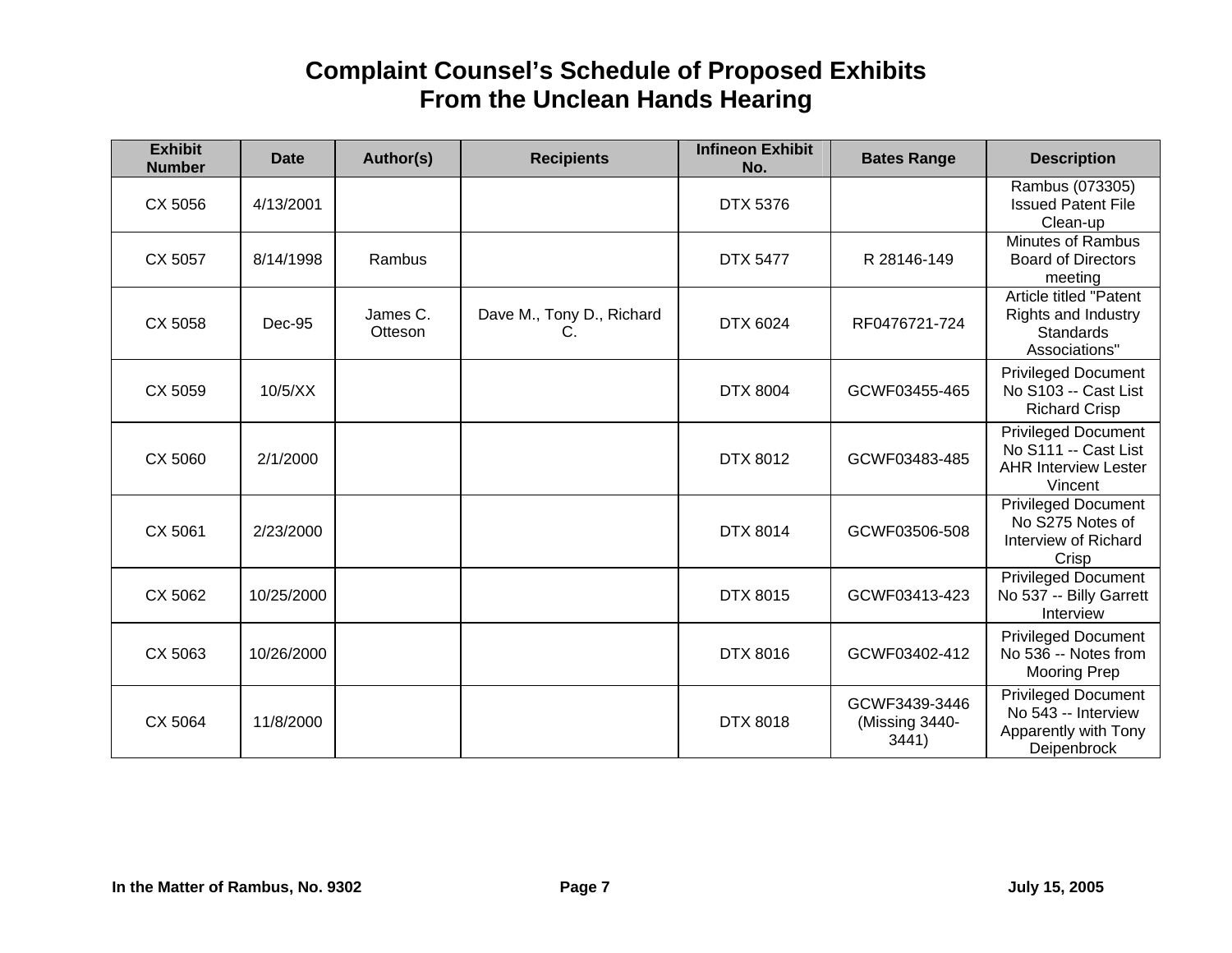| <b>Exhibit</b><br><b>Number</b> | <b>Date</b> | Author(s) | <b>Recipients</b> | <b>Infineon Exhibit</b><br>No. | <b>Bates Range</b> | <b>Description</b>                                                                                                                                                                            |
|---------------------------------|-------------|-----------|-------------------|--------------------------------|--------------------|-----------------------------------------------------------------------------------------------------------------------------------------------------------------------------------------------|
| CX 5065                         | 11/28/2000  |           |                   | <b>DTX 8020</b>                | GCWF03447          | <b>Privileged Document</b><br>No 544 -- Phone<br>interview with Lester<br>Vincent                                                                                                             |
| CX 5066                         | 12/5/2000   |           |                   | <b>DTX 8021</b>                | GCWF03448          | Privileged Document<br>No 545 -- Notes of<br>discussions with<br>Lester Vincent re<br>billing records, IEEE,<br>Dell & advice re<br>standard setting<br>bodies and the<br>Vincent Chron files |
| CX 5067                         |             |           |                   | <b>DTX 8024</b>                | GCWF03684-703      | <b>Privileged Document</b><br>No 228 -- Index of<br>Alan Roberts email                                                                                                                        |
| CX 5068                         | 10/12/2004  |           |                   | <b>DTX 9008</b>                |                    | Designations of the<br>deposition of Diane<br>Savage                                                                                                                                          |
| CX 5069                         | 10/8/2004   |           |                   | <b>DTX 9009</b>                |                    | Designations of the<br>deposition of Joel<br>Karp                                                                                                                                             |
| CX 5070                         | 10/14/2004  |           |                   | <b>DTX 9011</b>                |                    | Designations of the<br>deposition of Allen<br>Roberts                                                                                                                                         |
| CX 5071                         | 5/18/2004   |           |                   | <b>DTX 9017</b>                |                    | Designations of the<br>deposition of Melinda<br>Kaufman                                                                                                                                       |
| CX 5072                         | 11/30/2004  |           |                   | <b>DTX 9018</b>                |                    | Designations of the<br>deposition of Lester<br>Vincent                                                                                                                                        |
| CX 5073                         | 10/15/2004  |           |                   | <b>DTX 9019</b>                |                    | Designations of the<br>deposition of Lester<br>Vincent                                                                                                                                        |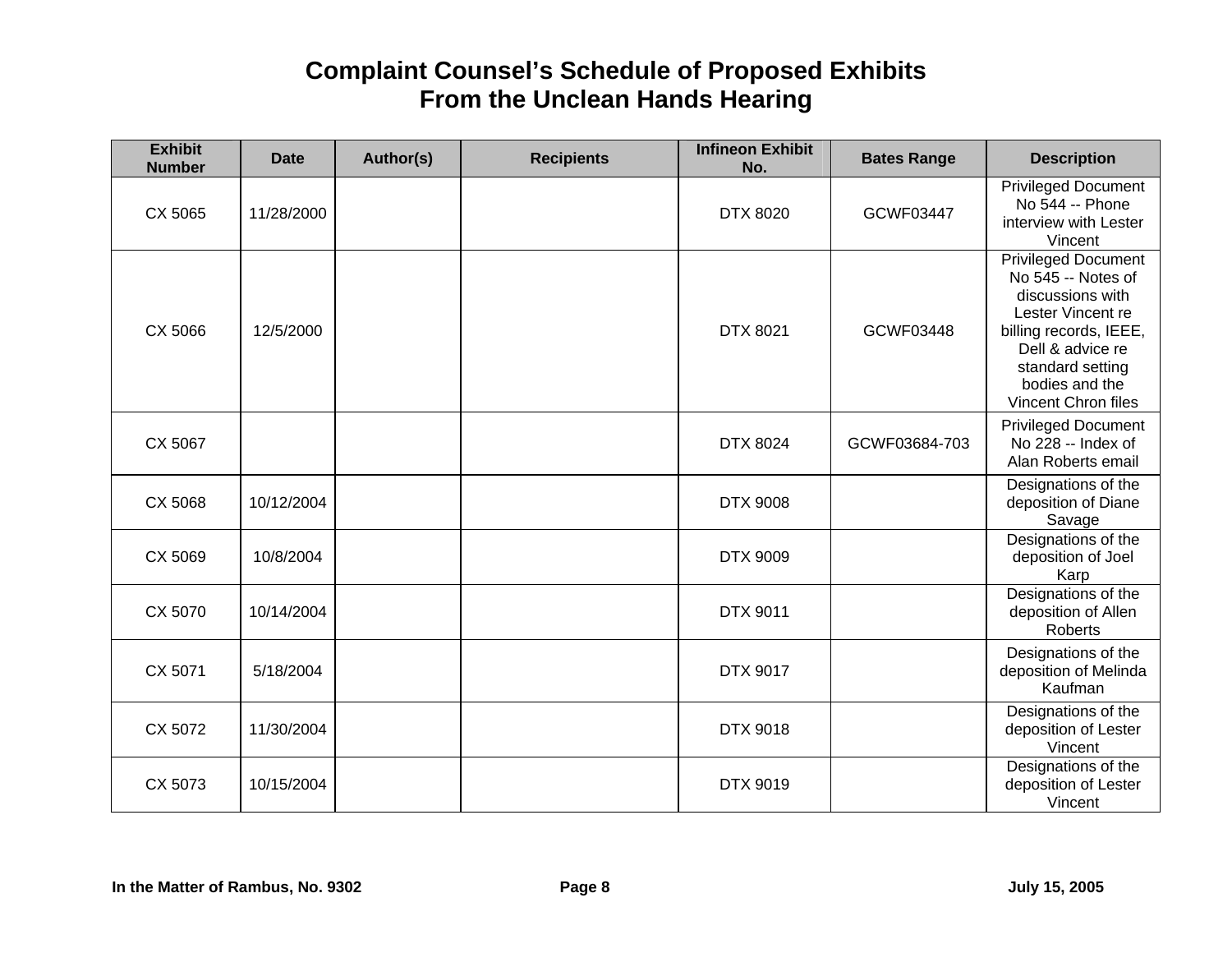| <b>Exhibit</b><br><b>Number</b> | <b>Date</b> | Author(s) | <b>Recipients</b> | <b>Infineon Exhibit</b><br>No. | <b>Bates Range</b> | <b>Description</b>                                            |
|---------------------------------|-------------|-----------|-------------------|--------------------------------|--------------------|---------------------------------------------------------------|
| CX 5074                         | 10/6/2004   |           |                   | <b>DTX 9021</b>                |                    | Designations of the<br>deposition of Neil<br>Steinberg        |
| CX 5075                         | 10/16/2004  |           |                   | DTX 9022                       |                    | Designations of the<br>deposition of Richard<br>Crisp         |
| CX 5076                         | 11/23/2004  |           |                   | DTX 9023                       |                    | Designations of the<br>deposition of Daniel<br>Johnson        |
| CX 5077                         | 2/21/2005   |           |                   |                                |                    | <b>Unclean Hands</b><br><b>Hearing Transcript</b><br>Volume 1 |
| CX 5078                         | 2/22/2005   |           |                   |                                |                    | <b>Unclean Hands</b><br><b>Hearing Transcript</b><br>Volume 2 |
| CX 5079                         | 2/23/2005   |           |                   |                                |                    | <b>Unclean Hands</b><br><b>Hearing Transcript</b><br>Volume 3 |
| CX 5080                         | 2/24/2005   |           |                   |                                |                    | <b>Unclean Hands</b><br><b>Hearing Transcript</b><br>Volume 4 |
| CX 5081                         | 1/18/2000   |           |                   | DTX 3673                       | R401049-061        | <b>Rambus Presentation</b><br>titled "IP Update"              |
| CX 5082                         | 1/23/2001   |           |                   | DTX 9002                       |                    | Designations of the<br>deposition of Allen<br><b>Roberts</b>  |
| CX 5083                         | 1/16/2001   |           |                   | <b>DTX 9007</b>                |                    | Designations of the<br>deposition of Neil<br>Steinberg        |
| CX 5084                         | 4/14/2001   |           |                   | DTX 9016                       |                    | Designations of the<br>deposition of Allen<br><b>Roberts</b>  |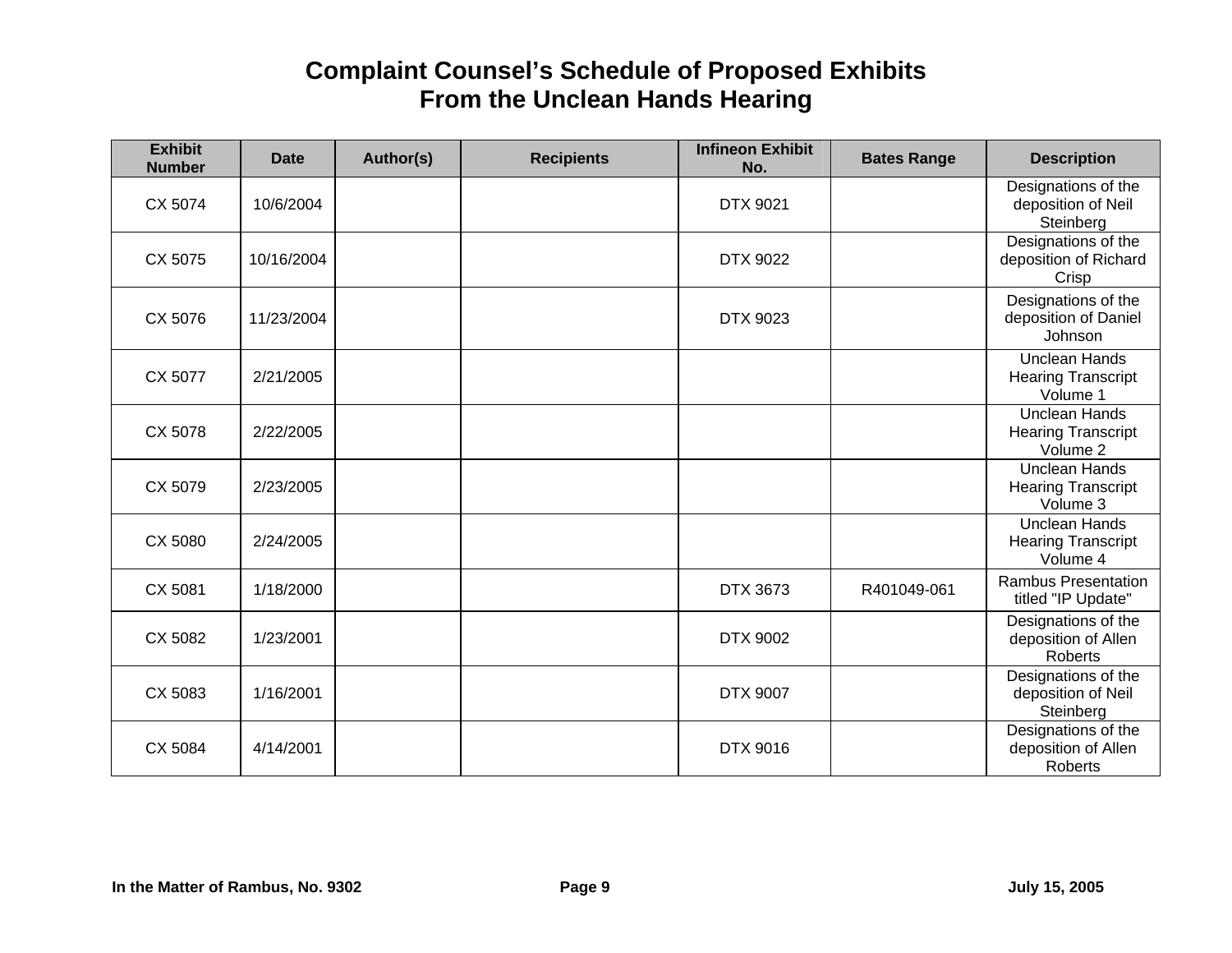| <b>Exhibit</b><br><b>Number</b> | <b>Date</b> | Author(s) | <b>Recipients</b>             | <b>Infineon Exhibit</b><br>No. | <b>Bates Range</b> | <b>Description</b>                                                                                 |
|---------------------------------|-------------|-----------|-------------------------------|--------------------------------|--------------------|----------------------------------------------------------------------------------------------------|
| CX 5085                         | 8/1/2001    |           |                               | DTX 9020                       |                    | Designations of the<br>deposition of Neil<br>Steinberg                                             |
|                                 |             |           | <b>Demonstrative Exhibits</b> |                                |                    |                                                                                                    |
| DX0500                          | 3/1/2005    | Infineon  |                               |                                |                    | Time Line of Key<br>Events                                                                         |
| DX0501                          | 3/1/2005    | Infineon  |                               |                                |                    | Demonstratives<br>Presented at Unclean<br>Hands Argument                                           |
| DX0502                          | 3/1/2005    | Infineon  |                               |                                |                    | <b>Deposition Testimony</b><br>Presented at Unclean<br>Hands Argument                              |
| DX0503                          | 3/1/2005    | Rambus    |                               |                                |                    | Demonstratives and<br><b>Deposition Testimony</b><br>Presented at Unclean<br>Hands Argument        |
| DX0504                          |             |           |                               |                                |                    | List translating<br>deposition exhibits<br>into trial exhibits for<br>the unclean hands<br>hearing |
| DX0505                          | 2/28/2005   |           |                               |                                |                    | <b>Unclean Hands</b><br><b>Hearing Transcript</b><br>Volume 5                                      |
| DX0506                          | 3/1/2005    |           |                               |                                |                    | <b>Unclean Hands</b><br><b>Hearing Transcript</b><br>Volume 6 -- part 1                            |